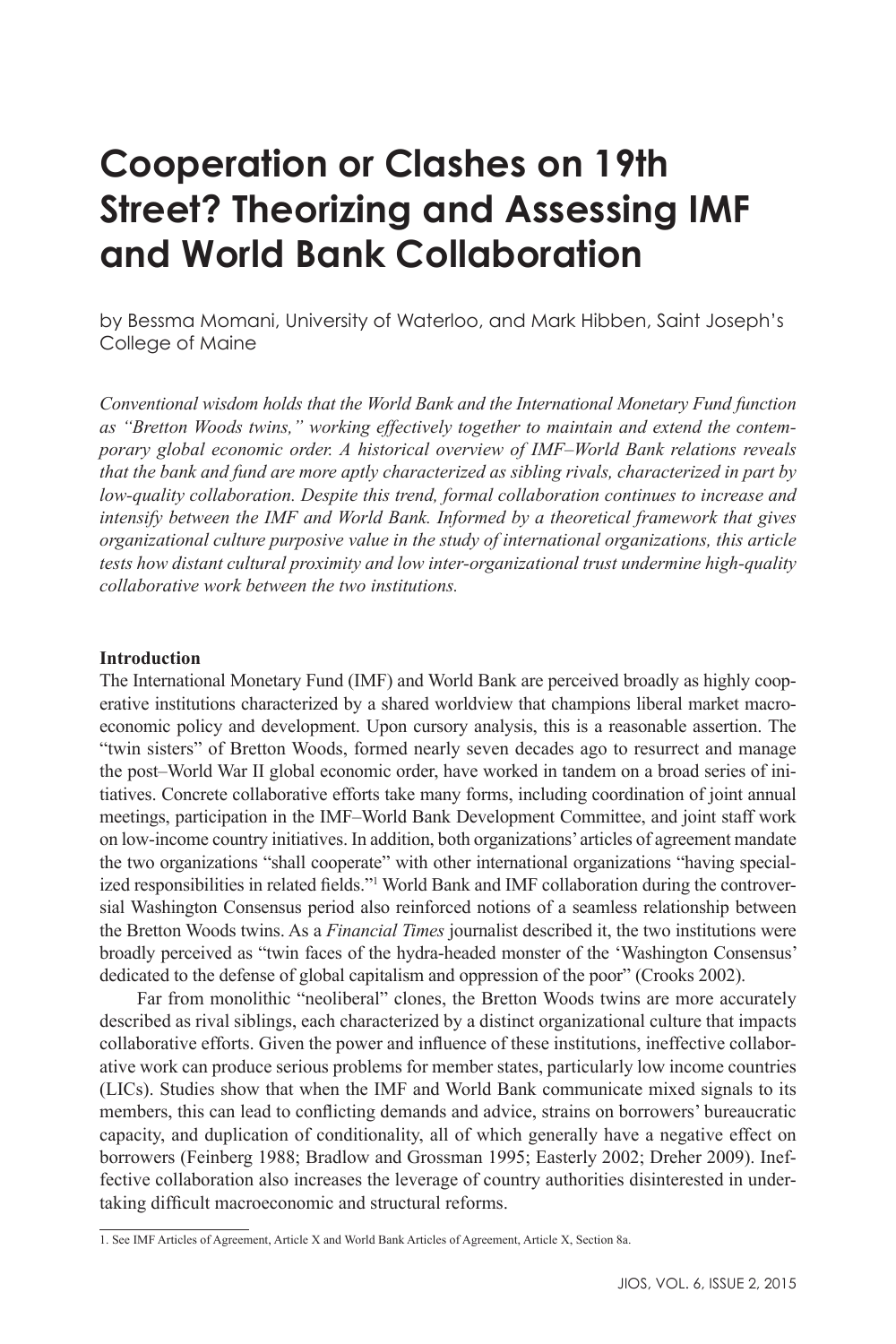A series of initiatives adopted by the IMF and World Bank since the late 1990s have increased the IMF–World Bank collaborative demands. Both the Poverty Reduction Strategy (PRS) initiative and Financial Sector Assessment Programs (FSAP) require joint IMF– World Bank work. Kicked off in 2007 and reviewed in 2010, the Joint Management Action Plan (JMAP) also has developed a series of specific procedural reforms to further tighten inter-institutional coordination. A worst case scenario that could emerge in the early twentyfirst century therefore involves increased episodes of poor quality IMF–World Bank collaboration with serious detrimental macroeconomic and development effects. This article is normatively driven by the goal to avoid this scenario and instead enhance high-quality IMF–World Bank collaboration.

As such, we build off the nascent IO literature focused specifically on IMF–World Bank collaboration (Fabricus 2007; Marchesi and Sirtori 2011, 2015). The quantitative work of Marchesi and Sirtori (2011) establishes the impact of IMF–World Bank interaction on economic growth. Using panel data of 128 developing states from 1982–2005, they find that when the IMF or World Bank works alone in a country, per capita GDP growth rates do not increase. In contrast, countries with simultaneous IMF and World Bank programs show a significant and positive relationship with economic expansion. Fabricus (2007) operationalizes cooperation between the two institutions as the ability of staff to adopt and maintain consistent policies when engaged with recipient states. Based on data drawn from field research on four cases (Ghana, Pakistan, Peru, and Vietnam), the study finds that cooperation between IMF and the World Bank staff is enhanced when the institutions clearly establish and respect boundaries on each other's operations (the so-called "domain consensus") and when they operate in similar organizational styles. Marchesi and Sirtori (2015), drawing from Fabricus' conception of domain consensus, demonstrate that decreased competition due to clear division of labor and increased knowledge sharing enhance the positive effects of IMF–World Bank simultaneous lending on economic growth.

Marchesi, Sirtori, and Fabricus provide an important foundation for the study of IMF and World Bank collaboration. However, their contributions also contain theoretical and empirical limitations. Fabricus defines collaboration as simply the ability of IMF and World Bank staff to maintain consistent policy positions when in negotiation with third parties. We, instead, argue for an operationalization of collaboration that broadens the concept and also delineates between high-quality and low-quality collaboration. We define high-quality collaboration as IMF–World Bank coordinated work that maximizes institutional comparative advantage to address macroeconomic and development needs of member states, enhances effective coordination on country issues, and supports creative problem solving. Second, Marchesi and Sirtori employ the interaction effect between IMF and World Bank loans on growth as a proxy for IMF–World Bank collaboration, arguing that "*ceteris paribus*, these institutions are more likely to cooperate when they are simultaneously involved with the same country" (Marchesi and Sirtori 2011: 299). While possible, effective collaboration is not simply a *de facto* result of more interaction. This framing of collaboration is representative of a broader underdeveloped understanding of micro-dynamics at play in IMF–World Bank joint work. In response, we maintain a more in depth analysis focused on organizational culture and interpersonal dynamics between IMF and World Bank staff is necessary to elucidate what factors produce high-quality versus low-quality collaboration.

Our analysis of IMF–World Bank collaboration, therefore, draws from the growing body of IMF and World Bank literature that fuses components of constructivism and organizational theory. This literature focuses on the internal workings of international organizations and lends itself to "fine grained" ethnographic and historical process tracing methodology. We argue, however, that a theoretical supplement is needed that specifically engages with our focus on inter-organizational collaborative dynamics. Drawing on concepts found in the business management literature, we hypothesize that cultural dissonance due to differences in organizational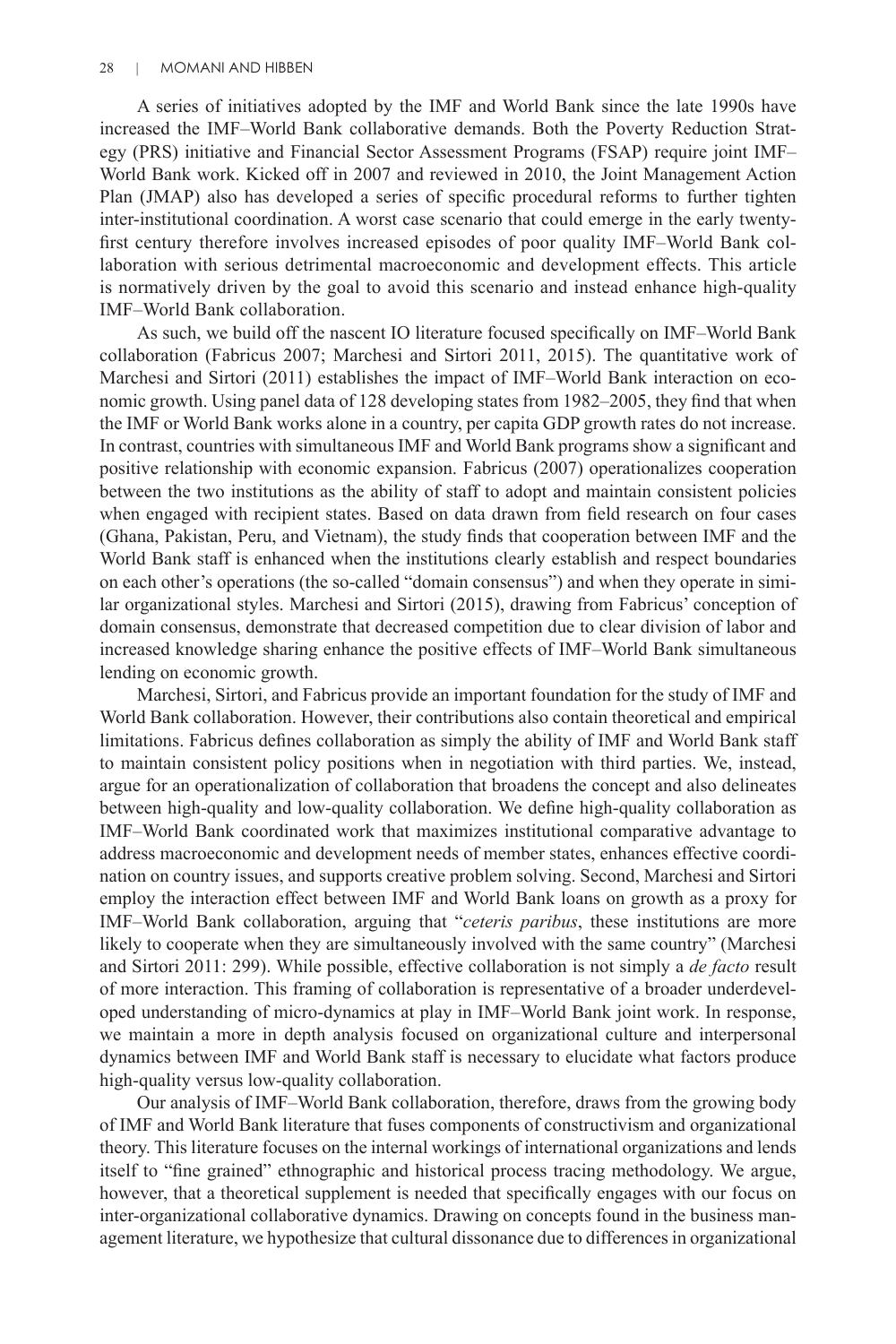"sociability" and "solidarity" impedes high-quality collaborative efforts between the two institutions. We posit that this dynamic is further reinforced by low inter-organizational trust and poor knowledge-sharing mechanisms. We test our hypotheses through evidence drawn from semi-structured interviews of IMF and World Bank staff involved in collaborative work in the Democratic Republic of Congo, Ghana, Guinea Bissau, Liberia, Mozambique, and Tanzania.2 This is supplemented by content analysis of IMF and World Bank policy documents and IMF and World Bank surveys of staff on questions of collaboration.

This article proceeds as follows. In the first section, we provide a historical overview of IMF–World Bank collaboration. In the second section, we draw from the constructivist and management literature and develop hypotheses that test what factors undermine high-quality collaboration. In the third section, we test our hypotheses. We summarize our major findings in the conclusion as follows. First, staff from both institutions highlight the importance of collaboration and point to cases where poor collaboration produced subsequently worse macroeconomic and development outcomes in member states. Interviewees also reported that cases of effective collaboration maximized institutional comparative advantage and facilitated creative problem solving on joint projects. Second, differences in organizational culture undermine high-quality collaboration in multiple areas. These include levels of efficiency in decision making, timeliness of reports, and shifts in policy positions during collaborative processes. Third, dynamics that produce distrust and undermine high-quality collaboration between IMF and World Bank staff are derived primarily from the differences in institutional mandates and business models rather than personal or professional bias. Fourth, trust building and the subsequent quality of collaborative work is enhanced primarily on an *ad hoc* and informal basis. And fifth, as witnessed by the 2009 reform of the FSAP program, which clearly divided IMF and World Bank responsibilities, clarity in institutional roles enhances efficiency in joint work. Less interaction between IMF and World Bank staff due to clear delineation of institutional responsibilities has not undermined the quality of collaborative work.

# **IMF–World Bank Collaboration: Historical Overview**

When created in 1944, the operational lines between the two Bretton Woods organizations were clear. The fund focused on short-term balance of payments lending and managed the Bretton Woods fixed exchange rate system. The bank secured financing for reconstruction and development projects. The Bretton Woods framers also envisioned a strong presence of the institution in industrialized economies in the post-World War II era. This notion was quickly undermined by U.S. efforts to directly oversee the reconstruction of Europe through the Marshal Plan and limit World Bank involvement. A focus on industrialized states was further eroded in 1960 with the formation of the International Development Agency (IDA) within the World Bank Group. The IDA dealt specifically with the needs of poorer states and catalyzed a sharp increase in institutional attention on the developing world. By the early 1970s, less than 10 percent of total bank lending went to upper-income states (Kapur et al., 1997: 139–40). The IMF followed a similar trajectory toward developing states during this period. Starting in the 1950s, decolonization movements and Cold War political pressures resulted in an increase in institutional presence in developing states, particularly in Latin America. By the late 1960s, various fund programs focused on poor states were created, including the IMF Institute, the Central Banking Service, and the Bureau of Statistics (Barnett and Finnemore 2004: 60–61).

As both the fund and bank focused their resources and attention on poor states, tensions between the institutions increased. A series of bank loans in Latin America and Asia in the early- and mid-1960s, for example, included conditions on exchange rate policies and macroeconomic initiatives. IMF complaints of bank mission creep into its area of expertise led to a formal agreement in 1966, which spelled out their respective primary responsibilities.

<sup>2.</sup> Interviews used in this article took place at IMF headquarters in 2011 and 2012 and IMF and World Bank headquarters in 2014.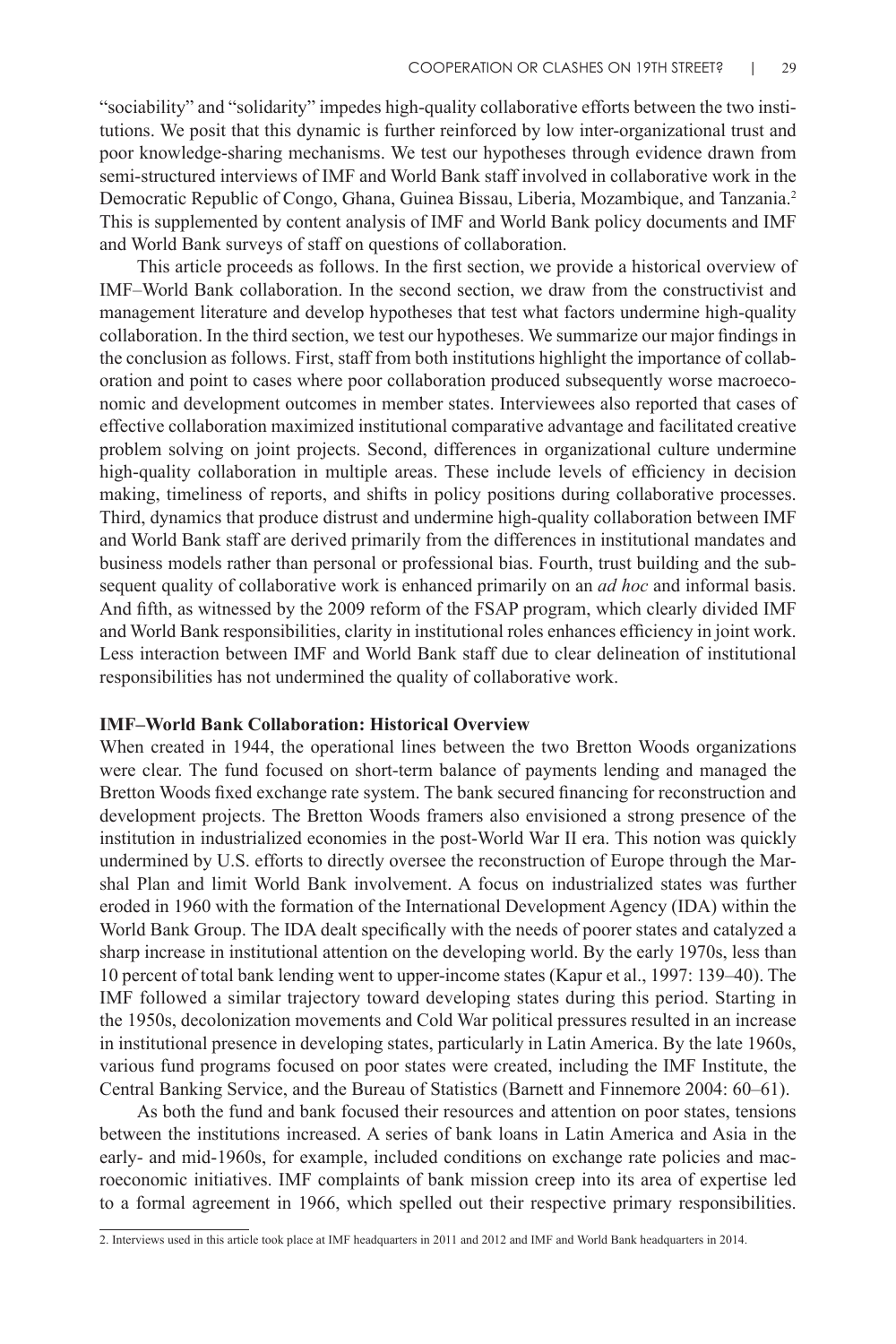While the 1966 agreement produced a brief period of clarity in regard to institutional responsibilities, a series of events in the 1970s and 1980s once again blurred these lines. In 1973, with the breakdown of the Bretton Woods fixed exchange rate system, a primary component of the IMF's original institutional mandate was eliminated. A focus on chronic balance of payments issues in developing states helped fill this vacuum. In 1974, the fund created the Extended Fund Facility (EFF), its first concessional lending program designed to fill the gap between short-term IMF financing and long-term World Bank development aid in poor states. EFF loans included structural conditionality stipulations that pushed for substantial reform in national economies and their legal systems and linked these reforms to broader issues of development (Chorev and Babb 2009: 465).

An emphasis on structural reform was also formalized in the World Bank in 1980 with the introduction of Structural Adjustment Loans (SALs). In a radical shift for the bank, SALs expanded the scope of its institutional mission beyond discrete development projects. Stipulations for economic liberalization and policy reforms to improve balance of payment positions were tied into development lending. The bank's creation of Sectoral Adjustment Loans (SECALs) in 1983 reinforced this trend. SECALs included conditionality requirements that pressured recipient states to liberalize and privatize specific sectors of their economies (Weinberg, 1988: 549).

Fallout of the 1982 Mexican Debt Crisis further eroded institutional boundaries and pushed IMF and World Bank collaboration into unprecedented territory. From 1982 to 1985, the fund pushed poor states to implement a series of stabilization measures to battle severe inflation and balance of payment deficits common at this time. Following three years of severe recession across much of the global south, U.S. Treasury Secretary James Baker III unveiled the Baker Plan. For Baker, a return of private and multilateral lending to poor states required that they implement deep and broad structural reforms in order to facilitate liberal market development coordinated through IMF and World Bank collaboration. At the IMF, U.S. Executive Director Charles Dallara pushed the Baker Plan before the board, noting that any new facility should be "consistent with, but more specific on structural adjustment than the Fund's usual Article IV," and "should be developed and negotiated jointly by the Fund and Bank, and the member country" (IMF 1985: 39 as cited by Boughton 2001: 647).

Negotiations within IMF concerning its 1986 adoption of the Structural Adjustment Facility (SAF) highlight the unease IMF staff had in developing more formal coordination with the World Bank. Fund staff argued against strict fund-bank collaboration, concerned in part that "different working styles and requirements of the institutions" would make implementation difficult (*Ibid.*: 650–51). Staff instead pushed for a looser framework of collaboration between the fund and bank supported by the Japanese, British, and German executive directors (IMF, 1986a: 8, 9–11, 20). Poorer states also were concerned with issues of cross conditionality and pushed against formal bank-fund collaboration. In response to these concerns, IMF Managing Director Jacques de Larosière (1978–87) proposed a compromise Policy Framework Paper (PFP) as the guiding document for SAF implementation. De Larosière argued that the PFP "should not be overly precise" and would preserve the fund and bank's "respective mandates and expertise" in coordinating the implementation of the new facility (IMF 1986b: 42). The PFP would also be employed in the fund's Enhanced Structural Adjustment Facility (ESAF).

As noted by Boughton, increased negotiations between the two institutions on how to manage demands for coordinated policy response during the 1980s should not be interpreted as proactive attempts to increase and deepen collaboration. At its best, it instead kept the staff from the two institutions from "tripping over each other's feet when they were responding to the same fire alarms" (Boughton 2001: 1003). At its worst, lack of communication and turf war tensions between the institutions periodically boiled over into public spats. This was most pronounced in 1988 when disagreements between the IMF and World Bank staff on lending requirements to Argentina made headlines. In this case, bank staff argued that their IMF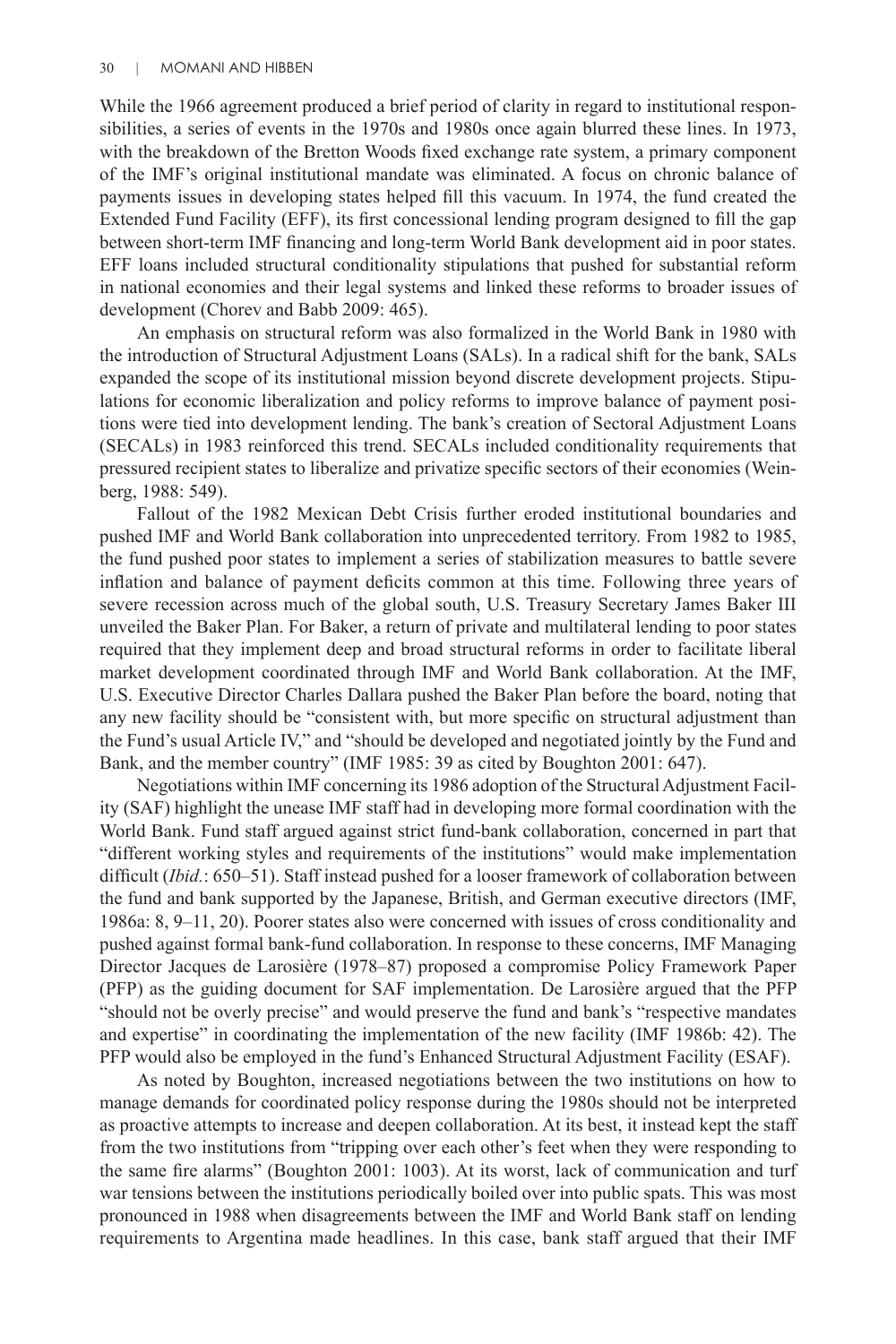counterparts were unnecessarily stipulating severe financial austerity in loan negotiations that would undermine the bank's ability to implement a series of structural reforms. Rather than resolve the issue with IMF staff, the bank forged ahead with loans that specifically outlined macroeconomic policies that the Argentineans were to implement. For fund staff and management, this constituted an egregious violation of the 1966 agreement giving the IMF priority over macroeconomic affairs and led to renewed efforts between the two institutions to clarify their respective roles (*Ibid*.: 522–23).

In 1989, IMF and the bank management announced the "IMF–World Bank Concordat." In broad terms, the agreement reiterated the dividing lines spelled out in the 1966 agreement but included more specific guidelines around institutional responsibility. The IMF's primary areas now involved "public sector spending and revenues, aggregate wage and price policies, money and credit, interest rates and the exchange rate." World Bank areas included "development strategies; sector project investments, structural adjustment programs; policies which deal with the efficient allocation of resources in both public and private sectors; priorities in government expenditures; reforms of administrative systems, production, trade, and financial sectors; the restructuring of public sector enterprises and sector policies." The agreement also emphasized how increased World Bank and IMF focus on structural-adjustment lending required greater mutual sensitivity to each institution's area of expertise, as well as more formal procedures to manage disagreements. If conflict occurred between the bank and IMF around conditionality negotiations, "the institution which does not have the primary responsibility would, except in exceptional circumstances, yield to the judgment of the other institution." In addition, the concordat called for increased inter-institution collaboration and spelled out various strategies to increase staff and management contact. This included a move away from ad hoc meetings between IMF and bank staff and management to a more formal schedule of meetings and greater information sharing (IMF 1989).

A decade later, critiques of structural-adjustment lending pushed by the fund and bank set the stage for increased formal collaboration between the two institutions in low income countries. A 1998 IMF commissioned external review of the ESAF strongly criticized the institution's inability to monitor the impact of short-term conditionality requirements. In response, it called on the fund to directly work with World Bank staff in this endeavor (IMF 1998: 28). The same report also highlighted how the lack of cooperation and coordination between the IMF and bank undermined the effectiveness of fund initiatives. The report noted that while in principle "there is close Fund-Bank cooperation and liaison in policy advise," in practice "the norm is for liaison to be seriously deficient" and that the "building of genuine detailed liaison would require major institutional change" (*Ibid*.: 34). This lack of meaningful coordination was particularly problematic in the growing cynicism of country officials around the PFP process. As noted in the report, while many had initially welcomed the PFP "as an instrument of a genuine three-dialogue between the government, the Fund, and the Bank, it has become a rather routine process whereby the Fund brings uniform drafts (with spaces to be filled in) from Washington, in which even matters of language and form are cast in colorless stone" (*Ibid*.: 36).

In 1999, the IMF replaced ESAF with Poverty Reduction and Growth Facility (PRGF) that required recipient states draft Poverty Reduction Strategy Papers (PRSPs). PRSPs, designed by the member state in coordination with various domestic stakeholders and the bank and fund, outlined and identified specific policy areas that would be implemented to reduce poverty and promote growth. Implicit in the adoption of PRSPs was increased bankfund coordination. Another area of increased collaboration built into the PRSP program was assessment. Here, IMF and World Bank staff co-wrote Joint Staff Advisory Notes (JSANs) in order to evaluate the strengths and weaknesses of specific PRSP design and implementation.

Another key area of increased IMF-bank collaboration since the late 1990s, involves financial sector issues. In reaction to broad-based critiques of how the fund and World Bank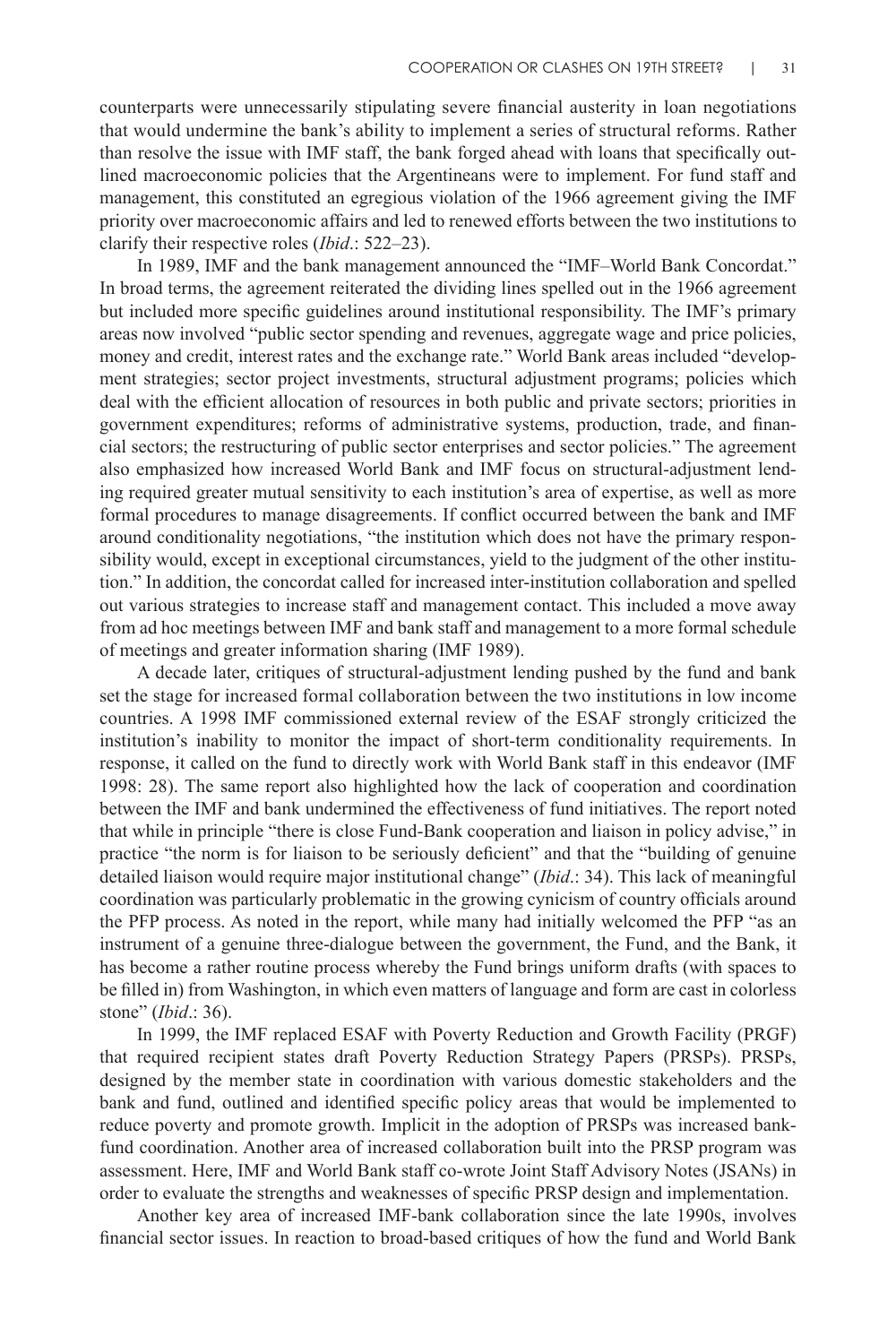handled the Asian crisis, the two institutions created the Financial Sector Assessment Program (FSAP) in 1999. Until the 2008 crisis, FSAP was a voluntary program that assessed the stability and potential weak links in a member state's financial sector. The IMF was given sole responsibility for developing FSAPs for advanced economies. In emerging and developing economies, tasks were and remain divided between the fund and bank. The IMF's primary role includes issues related to financial stability, while the bank focuses on issues related to financial sector development and improvement. Coordination on the FSAP and other financial sector issues is reinforced through the Financial Sector Liaison Committee (FSLC). The FSLC, made up of six senior IMF and bank staff, is a permanent committee charged with oversight of the FSAP and other collaborative undertakings related to financial sector oversight and improvement.

Kicked off in 2007 and reviewed in 2010, the Joint Management Action Plan (JMAP) also developed a series of specific procedural reforms to further tighten inter-institutional coordination. The JMAP is an outgrowth of a 2006 external review of fund-bank collaboration initiated by then Managing Director Rodrigo de Roto and Bank President Paul Wolfowitz. Recommendations for greater collaboration between the IMF and World Bank from the external review (known as the "Malan Report") were integrated into the JMAP. Three general areas were identified. They include the following:

1) Improving coordination on country work, including through new procedures for country team coordination; 2) Enhancing communication between staff of the two institutions working on common thematic issues, including by sharing information through new electronic platforms; and 3) Improving incentives and support for collaboration on policies, review, and other issues, including by taking collaboration into account in performance assessments (IMF–World Bank 2007b).

Assessment of the JMAP in 2010 highlights how the 2008 crisis further reinforced calls for coordination and institutional division of labor. In response to future global crisis, the IMF and bank agreed on the following:

[I]n the event of economic shocks or crisis, the Fund generally takes a leading role in responding to the macroeconomic effects of shocks, providing countries with liquidity to smooth macroeconomic adjustment, and coordinating closely with the Bank and other development partners to ensure that total budget and balance of payments financing are part of a consistent overall macroeconomic program . . . the Bank has a key role in ensuring that development spending and objectives in critical health, education, and infrastructure are maintained (IMF–World Bank 2010: 21).

The 2010 assessment of the JMAP also highlighted that despite improved collaboration, several key areas require attention. These include greater information sharing and trust building, managerial attention to improve collaborative programs, and reforms to allow greater mobility between the two institutions (Ibid: 24).

A historical overview of IMF and World Bank policy coordination and cooperative efforts thus highlights two contradictory dynamics. At one level, the institutions are historically linked and complimentary entities charged with managing the global economic order and development outcomes. As such, we would expect an inter-institutional relationship that welcomes and actively promotes high-quality collaboration. However, as documented above, the evidence points to a more complicated reality. Despite an external environment characterized by increased global crises and pressure from management and key states pushing for greater proactive coordination between the two institutions, IMF–World Bank cooperation has not come easily.3 In the next section, we develop a theoretical framework that explains why highquality collaboration remains elusive.

<sup>3.</sup> As highlighted by an 2007 review of bank-fund relations, official memoranda and documents focused on improving collaboration between the two institutions were produced in 1966, 1970, 1980, 1981, 1984, 1985, 1989, 1992, 1995, 1997,1998, 2000, 2002, and 2004. See IMF, "Report of the External Review Committee on Bank-Fund Collaboration," February 2007, pp. 20–1, available at https://www.imf.org/external/np/pp/eng/2007/022307.pdf (accessed 12 December 2013).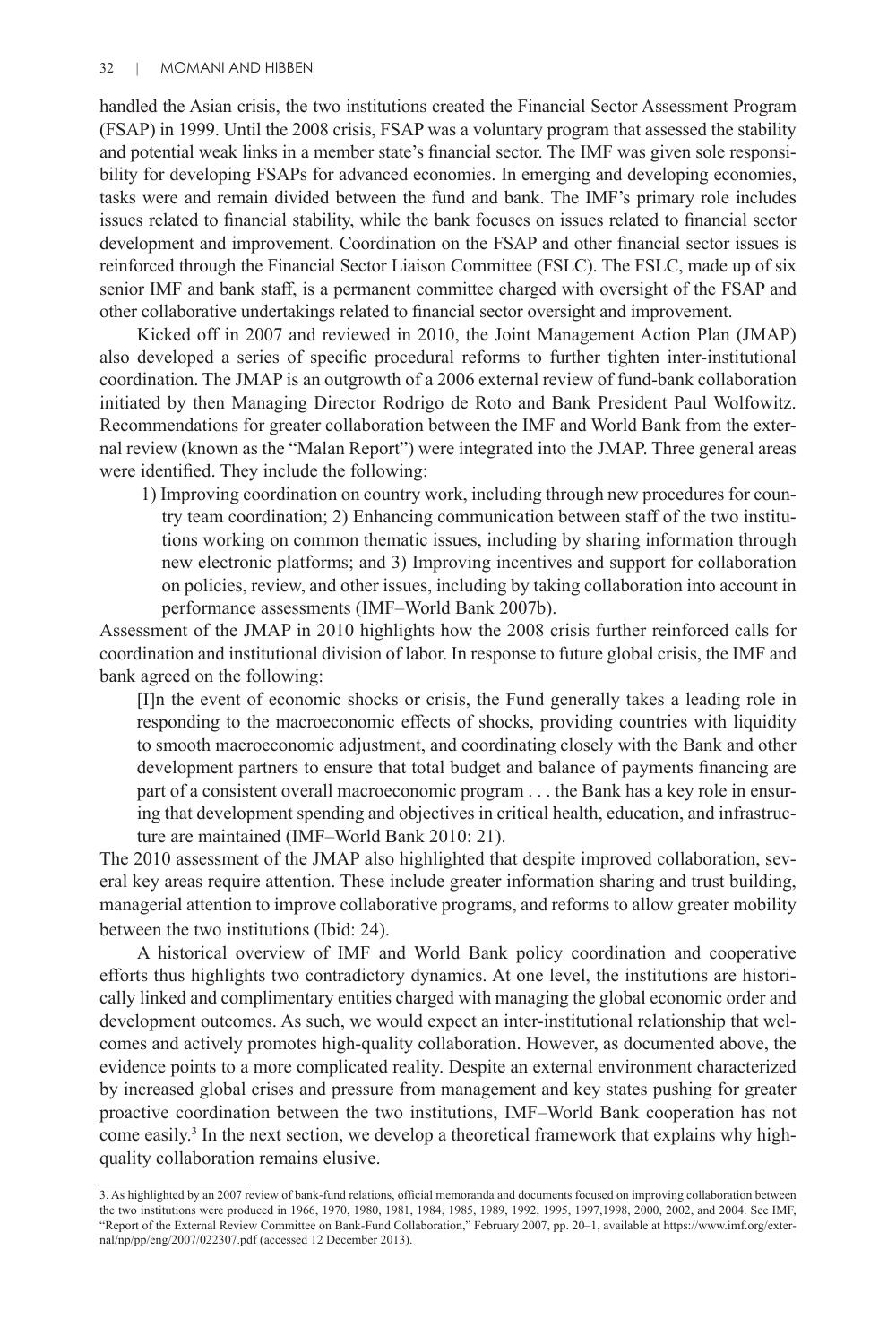# **Theorizing Organizational Culture and Inter-Organizational Collaboration**

As highlighted by Franke and Koch (2013), neo-realist and neo-institutional conceptions of IOs as epiphenomenal extensions of nation-states have historically undermined theoretical and empirical engagement with IO collaboration. Like Franke and Koch, we conceptualize IOs as entities with agency rather than reactive instruments of powerful states, a position found in the growing body of IMF and World Bank literature that fuses components of constructivism and organizational theory (Barnett and Finnemore 1999, 2004; Chwieroth 2008a, 2008b, 2010, 2014; Clegg 2011, 2014; Hibben 2015; Momani 2005, 2007a, 2007b, 2010; Momani and Lanz 2014; Moschella 2010; Park and Vetterlein 2010; Vetterlein and Moschella 2014; Weaver 2008). Constructivists frame their study of IOs as one that recognizes exogenous, systematic factors but also is consciously and primarily focused on internal, institutionally specific agency and variables of the IO under study.The agency of IO actors also is constituted and influenced by institution specific organizational culture. As outlined by Barnett and Finnemore:

IOs . . . are established to accomplish certain tasks. To do this, they develop general consensus around their understandings of their core mission and the functions of their organization; goals to be pursued; basic means to pursue those goals; and some way to measure results. Thus organizations create a shared discourse, symbols, and values for their staff. These shared elements, in turn, generate a group identity for the organization and structure interactions among those within it (2004: 19).

Maintenance and reproduction of organizational culture and identity is not a passive process. Staff members internalize particular frames of reference and also socialize new employees to adopt particular norms and routines within the bureaucracy. Organizational culture, therefore, is deeply embedded and serves as the frame of reference through which events and signals from the external and internal environment are cognitively processed.

This inside-out perspective methodologically draws from ethnographic and historical process tracing to capture "micro-dynamics" at play. However, we argue that a theoretical supplement is needed for our concerns related to inter-organizational dynamics. Like IO scholars who argue that organizational culture matters, organizational behavior studies in management and sociology are also useful to theorize how inter-organizational dynamics can impact collaboration. Borrowing and building upon arguments from management and organizational behavior literature, there is a strong view that the cultures of two organizations can determine the success or failure of any potential collaboration between them. We focus on three interrelated variables identified in this literature: cultural proximity, mutual trust, and shared knowledge.

#### *Cultural Proximity*

Cultural proximity is deemed necessary for effective collaboration; cultural dissimilarity can lead to hostility, apprehensiveness, and failed collaboration. We draw from the business management literature to more specifically identify variables that produce archetypical categories of organizational culture and apply this understanding to an analysis of IMF and World Bank collaborative efforts.

Goffee and Jones (1996) focus on the interplay between higher and lower levels of "sociability" and "solidarity" as the primary variables shape organizational culture. As outlined by Goffee and Jones, sociability is a measure of "emotional, noninstrumental relations . . . among individuals who regard one another as friends . . . that is valued for its own sake" (*Ibid*.: 134). Organizations with high sociability generally produce employees who are willing to work "above and beyond" formal requirements of their job descriptions not only to support colleagues, but also to make their community successful. The negative effects of highly social organizations include problems associated with calling out poor performance, too much emphasis on compromise at the expense of potentially better outcomes, and a pattern of identity formation that produces "cliques and informal, behind-the-scenes networks" that undermine formal institutional procedures (*Ibid*.: 134).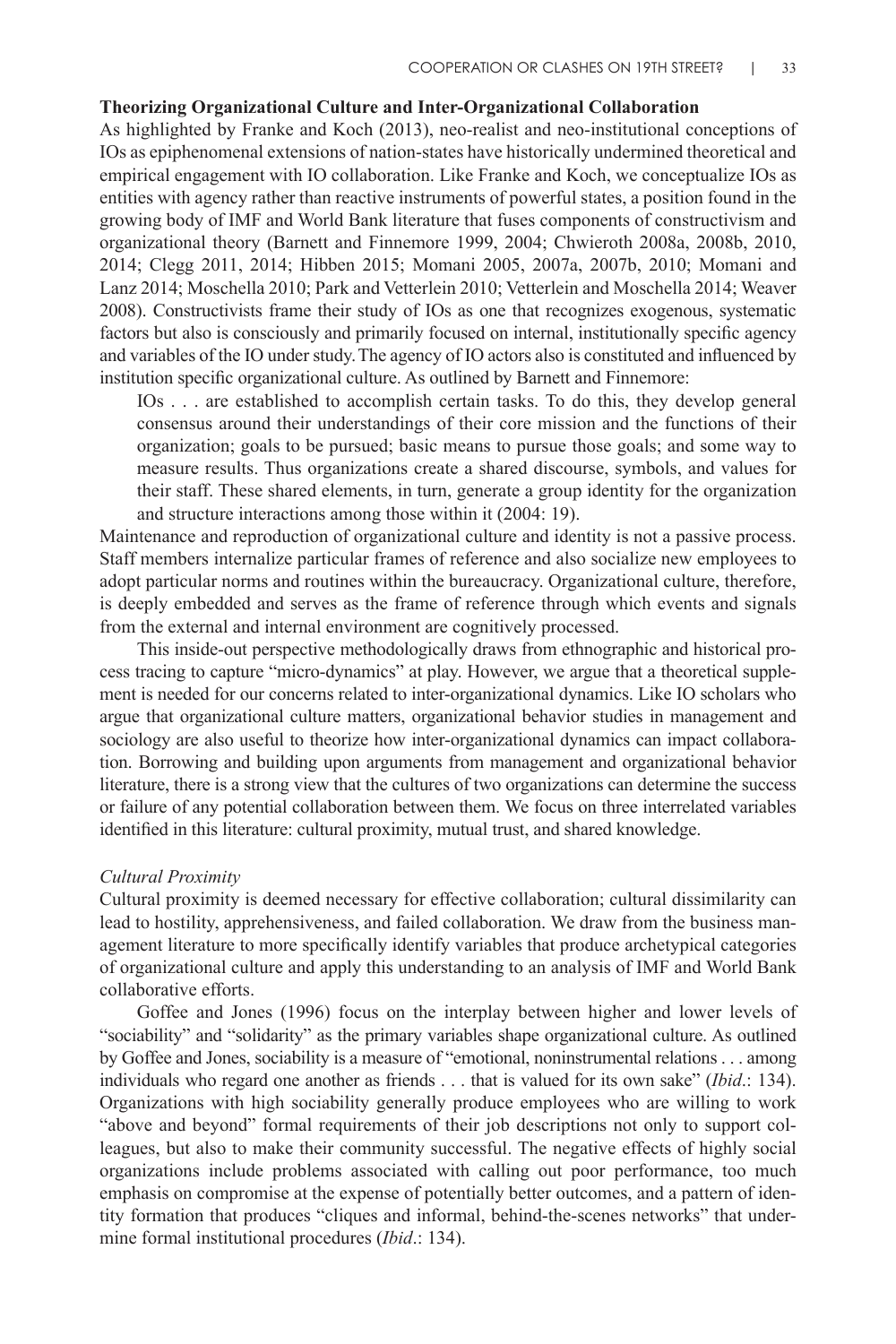Solidarity, in contrast, refers to how well an organization functions efficiently and effectively regardless of personal feelings. High levels of solidarity in an organization are marked by an ability to quickly assess costs and benefits associated with a particular problem and then follow through with a decision. This dynamic produces a community that has clear roles and standard operating procedures and little behind the scenes dealings or special treatment. This builds trust over time within the organization as employees identify in the goals of the organization. Negative effects of solidarity can include high levels of conformity and lack of critical pushback against poorly made program decisions (*Ibid*.: 136).

The variations of sociability and solidarity produce four distinct archetypes of organizations: networked (high sociability/low solidarity), communal (high sociability/high solidarity), mercenary (low sociability/high solidarity), and fragmented (low sociability/low solidarity). Relative to our purposes, we focus on two of these archetypes that are characterized in part by high solidarity. In a communal organization, high solidarity is complemented with high sociability. This produces a dynamic where individual identity is often tied to organizational identity and results in a heightened sense of loyalty to peers, and in some cases an "us versus the world" mentality relative to outside critics or competition. Mercenary organizations differ in that lower levels of sociability produce a heightened sense of competition—both between individuals inside the organization and against outside forces that challenge it. High solidarity combined with low sociability also is correlated with more rapid decision making than is seen in communal organizations, and little patience for thinking "outside the box" or for work performance that does not meet standards of the organization.

#### *Confidence (and Trust)*

Another variable that shapes quality of collaboration is inter-organizational confidence and trust (Das and Teng 1999a, 1999b, 1999c). Confidence in the "other" is a key indicator of collaborative success and is reinforced primarily by increased trust (Aulakh, Kotabe, and Sahay 1996; Mayer, Davis, and Shoorman 1995). Trust, in turn, is produced when two organizations participate in risk taking activities, increase communication, and undergo inter-organizational adaption (Das and Teng 1999a: 503). Risk taking and trust are conceptualized as reciprocally related concepts. Without a process that involves risk taking, organizations are unable to assess the trustworthiness of the "other." Successful trust building takes time, as repeated interactions are often necessary to demonstrate that the "other" will undertake challenging or controversial projects. Once a base level of trust is formed, future collaborative efforts that entail greater mutual risk have a greater chance of occurring (*Ibid*.: 504).

Trust and inter-organizational confidence is also positively correlated with increased communication. Three major reasons underlie this fact. First, a well-established pattern of communication lowers the potential for misunderstanding and serves as an avenue to resolve differences. Second, greater communication facilitates information symmetry and undermines the ability of one organization to use select knowledge to gain power in the relationship. Third, increased communication serves as the foundation for continued interaction. If this interaction is sustained, there are several scenarios where cultural proximity will increase. Most salient is that empathy of the actual participants involved in the collaboration increases for the "other." New identities may also be formed among the participants involved in the collaborative effort itself. If high levels of trust and confidence are reached, organizations involved in coordinated programs can exhibit "interfirm adaption" (Heidi and John 1992). Under these circumstances, there is increased mutual flexibility and greater ability to coordinate and cooperate with the partner organization.

# *Forms of Trust and Knowledge Sharing*

Levin, Cross, and Abrams (2004) also highlight the self-reinforcing relationship between knowledge sharing, trust, and successful collaboration. Here, two forms of trust are identi-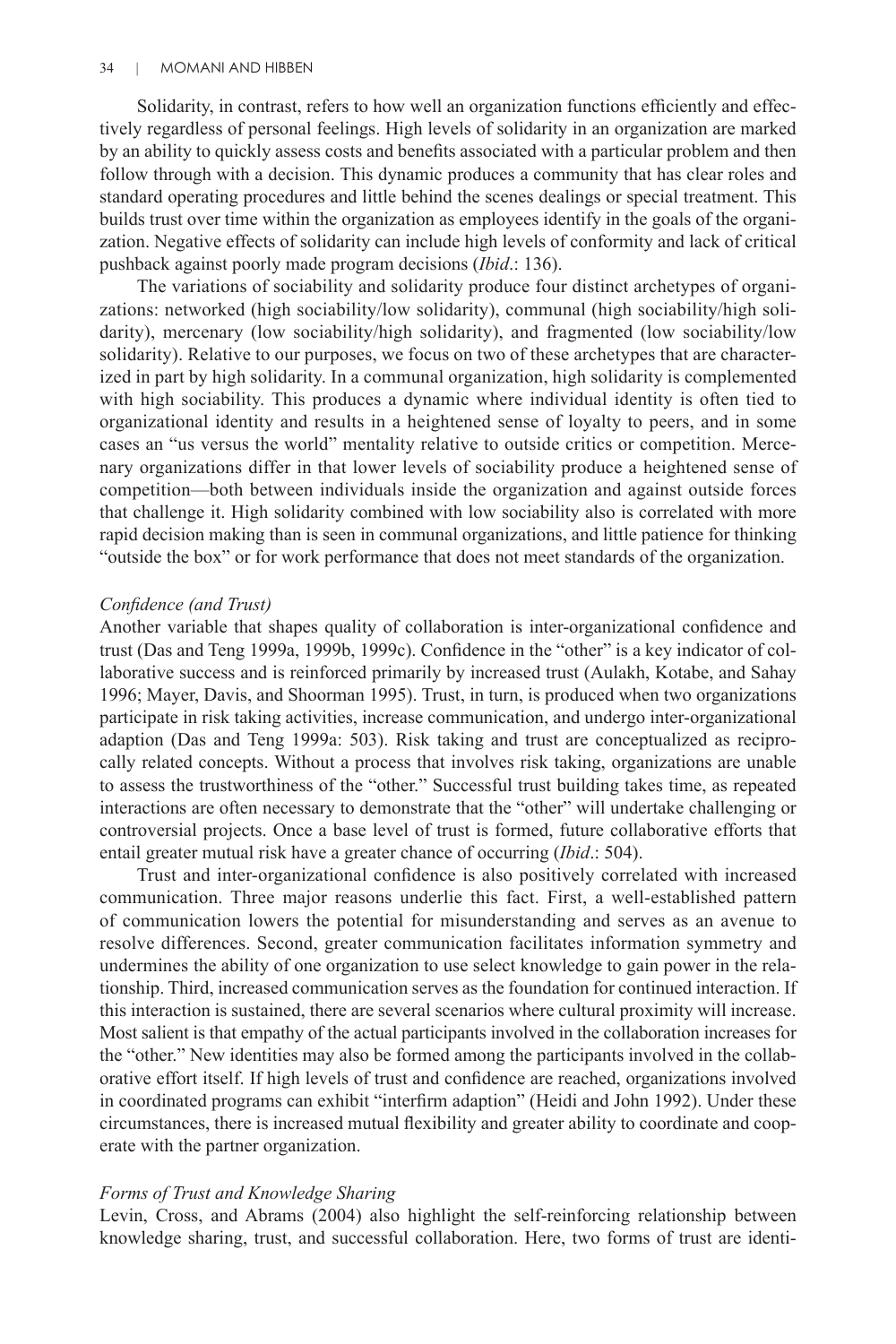fied. Benevolent-based trust refers to the belief that others will not harm you or your reputation if given the chance. Competence-based trust involves a belief that others are sufficiently knowledgeable of the topic, particularly when they are complex. If two organizations share competence-based trust, knowledge sharing is expected to exist. Specific to our study of bank-fund collaboration, this can serve as a barometer of sorts that captures the relative interorganizational trust that exists at particular historical junctures. High levels of knowledge sharing signify periods of mutual trust while low levels point to increased mistrust. Levin et al., (4) also outline various factors that influence how individuals will rate the relative trustworthiness the "other" and subsequent willingness to share information. These include demographic similarity (age, class, and gender), organizational similarity, and high social capital (repeated interactions, shared values and goals, and shared language and terminology).

#### **Testing Theories of IMF–World Bank Collaboration**

This section tests the following hypotheses:

*H1: Cultural dissimilarity between the IMF and World Bank reduces high-quality collaboration.*

*H2: Increased interaction and knowledge sharing between IMF and World Bank staff reduces distrust and increases high-quality collaboration.*

We define high-quality collaboration as IMF–World Bank coordinated work that maximizes institutional comparative advantage to address macroeconomic and development needs of member states, enhances effective coordination on country issues, and supports creative problem solving. Evidence to test these hypotheses is drawn from a variety of sources. These include IMF and World Bank policy documents, IMF and World Bank surveys of staff on questions of collaboration, and semi-structured interviews of IMF and World Bank staff who have engaged in IMF–World Bank collaborative work in the Democratic Republic of Congo, Ghana, Guinea Bissau, Liberia, Mozambique, and Tanzania.

#### *H1: Cultural dissimilarity undermines high-quality collaboration*

A mercenary organization characterized by high solidarity combined with low sociability exhibits rapid decision making, rigidity, and strict adherence to standard operating procedure in its daily work. A communal organization with high solidarity and high sociability demonstrates a greater willingness to engage in alternative ideas, moves slower in decision making, and is flexible. We find a prevailing theme of IMF–World Bank relations is cultural divergence due in part to differences in sociability and solidarity. This difference undermines high-quality collaboration.

Fundamental differences found in the institutional mission and organizational structure of the Bretton Woods twins produce lower levels of solidarity in the World Bank than in the fund and lower levels of sociability in the IMF than in the bank. The IMF consists primarily of elite trained economists and financial experts who almost all work at headquarters in Washington, D.C. The World Bank, in contrast, is made up of a staff from a diversity of professional backgrounds who work in over forty offices and 120 countries across the world. In comparison to the IMF, the bank is also larger (about 10,000 staff members as compared to 2,400 for the IMF) and is made up of two major organizations: the International Bank for Reconstruction and Development (IBRD) and the International Development Association (IDA), which are associated with the International Finance Corporation (IFC), the International Center for Settlement of Investment Disputes (ICSID), and the Multilateral Guarantee Agency. All else being equal, we should expect the larger and more heterogeneous World Bank to exhibit greater flexibility and inefficiency in decision making than the smaller and more homogenous IMF.

Along with differences in organizational structure, size, and professional diversity of staff, we find the respective institutional mandates of the IMF and World Bank produce and reinforce divergent modes of interaction and decision making. As noted by a 1994 IMF study, "The fundamental difference is this: the Bank is primarily a development institution; the IMF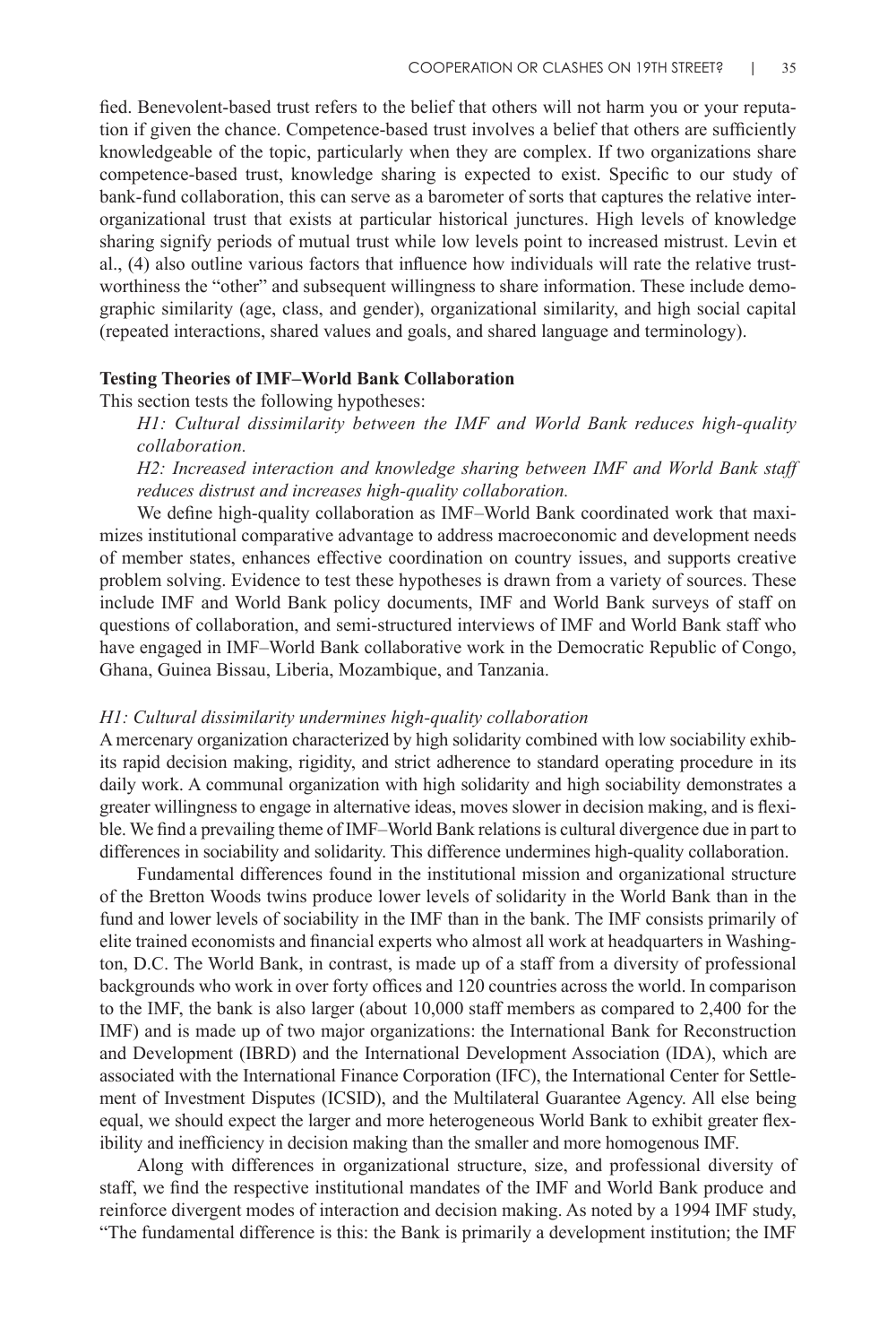is a cooperative institution that seeks to maintain an orderly system of payments and receipts between nations" (Driscoll 1994: 2–3). Anne Krueger (1998) also highlights that the cultural divergence found between the two institutions is tied to their respective responsibilities. IMF often deals with countries in crisis. In contrast, the World Bank provides loans to projects and is seen more as a "friend of developing countries" (*Ibid*.).

As noted in a 2001 joint bank-IMF study of collaboration, these respective core mandates produce differences in how the two institutions conceptualize the time needed for decision making and policy implementation (IMF–World Bank 2001: 5). The World Bank, with its focus on development, has longer time horizons. Bank staff thus may exhibit greater patience and willingness for the "best" solution to emerge rather than the most convenient. In contrast, the fund, with its focus on crisis management, brings with it a short time horizon. Quick action is prioritized and we should expect little patience from IMF staff for brainstorming, thinking outside the box, or overly process oriented formats when working with their bank counterparts.

Past studies of the IMF and World Bank thus maintain that differences in organizational structure and institutional mandates produce a comparatively disciplinarian, formal, hierarchical, and efficient IMF and an informal, inefficient, and decentralized World Bank (Polak 1994; Easterly 2002; Dreher 2009). IMF historian James Boughton describes this dynamic as follows, "[the Fund] is a tidy disciplinarian (both toward itself and others), physically small, nearly devoid of humor, and more interested in gaining respect than in being loved. The other [the Bank], of course, is a culture apart" (2001: 996). Or as Kapur, Lewis, and Webb have noted, the IMF is like the Catholic Church and the World Bank like a group of Protestant sects (1997: 622).

Our findings are generally consistent with this narrative. While individuals in both institutions strongly identify in their organization, the fund's smaller and homogenous staff of economists focused on crisis management and surveillance consistently equates "IMFness" with the values of efficiency, objectivity, and data driven technocratic decision making. A broadly homogenous identity rooted in technocratic rationality contrasts with dynamics in the World Bank where a larger and more diverse staff is more open to process and multiple views. Another dynamic that produces less cohesion and homogenous identity for World Bank staff stems from the fact that there is competition within the institution for resources for development projects. A staff member who was interviewed highlighted this "entrepreneurial" element within the bank reinforces themes of decentralization and dissonance within the institution that undermines a broadly shared identity.<sup>4</sup>

These differences outlined above impact the quality of collaborative work in several dimensions. First, several of the IMF staff who had been interviewed insinuated that they were broadly effective in their work due to greater efficiency. As articulated by an IMF staff member who had served as a mission chief in Africa, "We are a lot more nimble than the World Bank. When we see a problem, we can move resources quickly and bring them to bear."<sup>5</sup> Another IMF staff member differentiated two modes of World Bank response time based on internal funding: "Sometimes the World Bank has a trust fund and they still have money available and then they can be responsive. . . . If that is not the case, then it is a huge bureaucracy. We have a lean and hierarchical system. If there is an issue that we think is a problem, we can mobilize a mission and response in no time."<sup>6</sup>

The theme of efficiency also plays out when the fund and bank produce joint reports. IMF staff reported in interviews that the bank often falls behind agreed-upon deadlines.<sup>7</sup> A 2007 IMF–World Bank survey supports what interviewees expressed (See Table 1 below).<sup>8</sup> Only 53 percent of IMF staff surveyed noted that they received "pertinent and timely" information

<sup>4.</sup> Author interview of IMF staff member from the Monetary and Capital Markets Department, Washington, D.C., November 2014.

<sup>5.</sup> Author interview of IMF staff member from the Africa Department, Washington, D.C., September 2012.

<sup>6.</sup> Author interview of IMF staff member from the Monetary and Capital Markets Department, Washington, D.C., December 2014.

<sup>7.</sup> Author interview of IMF staff member from the Monetary and Capital Markets Department, Washington, D.C., December 2014.

<sup>8. 98</sup> IMF and 48 World Bank staff members responded to the survey.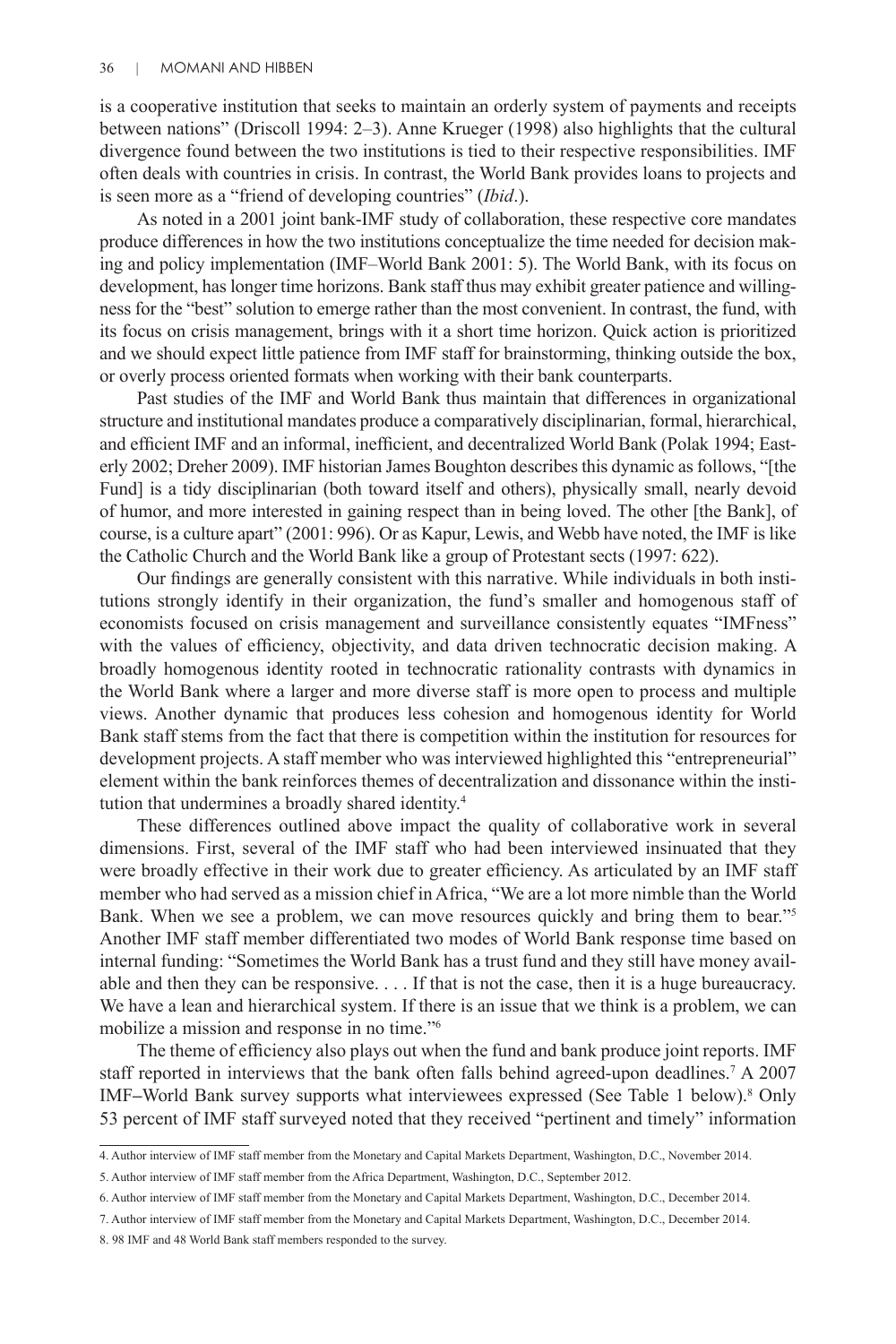from the bank "to a large extent" while 16 percent responded "not at all." World Bank staff reported higher rates of receiving timely information from the IMF. Staff from both institutions reported a much higher rate of providing timely information.

|                                                                                                   | To a large extent |           | Somewhat   |           | Not at all |           |
|---------------------------------------------------------------------------------------------------|-------------------|-----------|------------|-----------|------------|-----------|
|                                                                                                   | <b>IMF</b>        | <b>WB</b> | <b>IMF</b> | <b>WB</b> | <b>IMF</b> | <b>WB</b> |
| To what extent have you<br>received pertinent and<br>timely inputs from the<br>other institution? | 53%               | 69%       | 30%        | 24%       | 16%        | 7%        |
| To what extent have you<br>provided pertinent and<br>timely inputs to the other<br>institution?   | 86%               | 79%       | 11%        | 17%       | $1\%$      | 2%        |

**Table 1: IMF–World Bank Staff Views on Timely Information Sharing**

(IMF and World Bank, 2007a:31)

The World Bank's greater patience for multiple viewpoints also sometimes undermines confidence in its work from IMF staff. A senior staff member in the IMF's Research Department, for example, describes his joint meeting with Bank officials as follows:

The World Bank is not very coherent. For example, at a joint meeting, there were three people from the Fund and twenty-five people from the Bank . . . We had already had a view that we had worked out before the meeting. The Bank staff, with twenty-five people, had twenty-five and a half to twenty-six viewpoints.<sup>9</sup>

This lack of coherence is most salient during difficult points of collaborative work where underlying biases can emerge and even boil over. One fund staff member who was interviewed, for instance, expressed that during frustrating periods of work with bank colleagues, a sense of smugness can emerge where IMF staff member views their own work as more important than what the bank is doing.

From the World Bank's perspective, a more rigid and procedural norm found within the IMF around resource allocation and information sharing can also bog down collaborative work:

The Fund rules for sharing information on technical assistance are a bit more restrictive than the World Bank. For instance, a counterpart at the World Bank asked if I could share our technical assistance report. I contacted the mission chief. He told me that once the country authorities get the report, they have sixty days to say "no" to sharing. Up until then, you have to wait. Sometimes I think the World Bank thinks, "Why can't you just share it with us?"<sup>10</sup>

The theme of rigidity also plays out in perceptions of IMF staff as overly conforming and uncreative problem solvers. Seabrooke's study of FSAPs, for example, found that client states preferred IMF staff to have less IMF work experience and more private financial market experience in hopes of circumventing the "IMF's groupthink" (2012: 495). Bank staff also articulated the notion that IMF are sometimes too focused on rules rather than thinking "outside the box" to find the best solution.<sup>11</sup>

Another key difference highlighted by several IMF staff is the belief that the IMF's policies are more consistent due to what was described as a "rules-based" internal culture. When working with the World Bank, IMF staff complained that agreed upon policy direction can quickly shift with individual World Bank staff turnover, particularly at the mission chief level. When this occurs, country authorities can exploit these differences and subsequently avoid reform:

<sup>9.</sup> Author interview of IMF staff member from the Research Department, Washington, D.C., June 2011.

<sup>10.</sup> Author interview of IMF staff member from the Monetary and Capital Markets Department, Washington, D.C., December 2014.

<sup>11.</sup> Author interview of World Bank staff member from the Financial Architecture and Banking Systems, Finance and Private Sector Development Department, Washington, D.C., December 2014.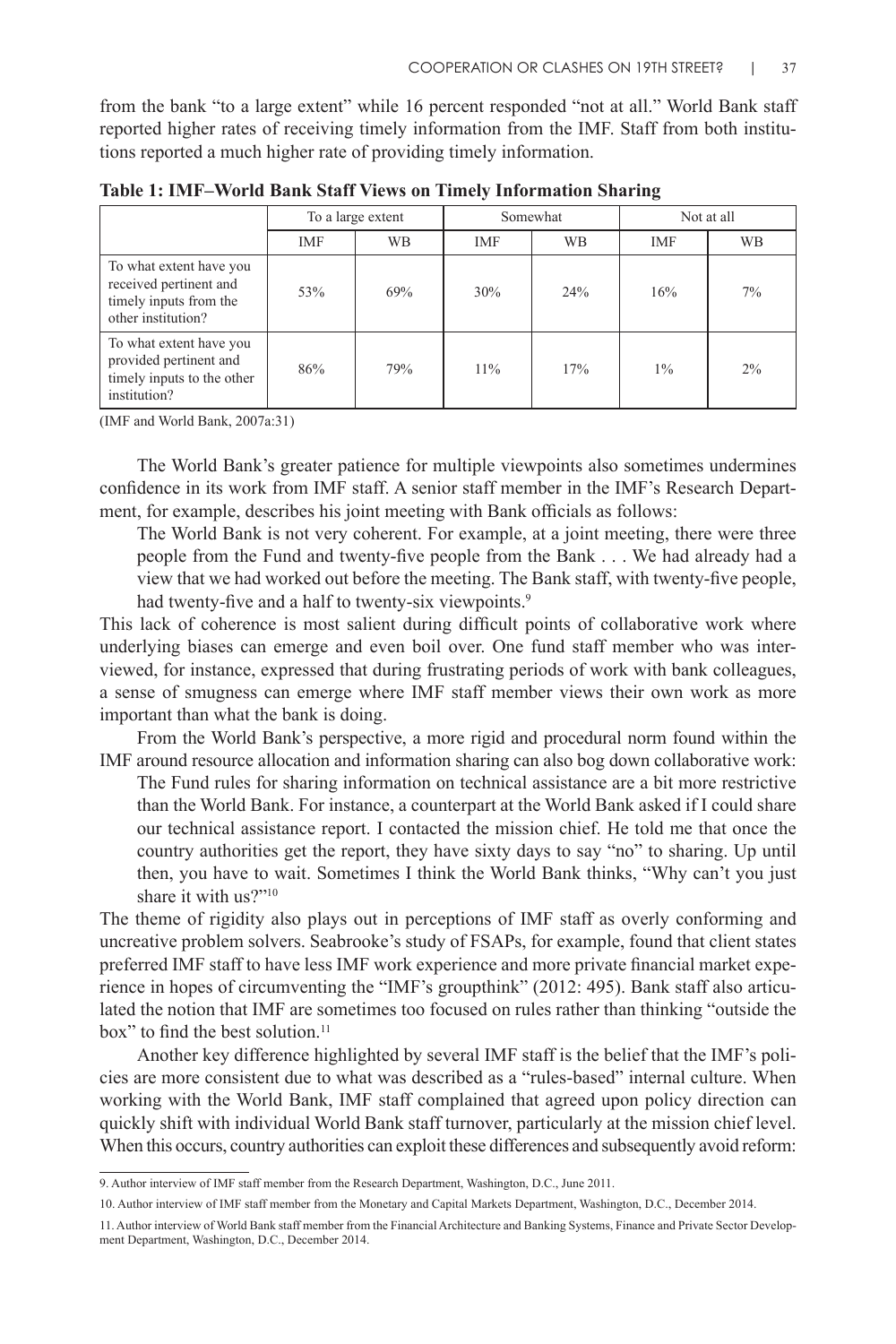#### 38 | MOMANI AND HIBBEN

We are less flexible, but I also think we are more consistent. My experience is that the World Bank is sometimes quite person driven. An example is our joint work in [an African country ]. At the beginning we had all these coordination meetings, and we were speaking the same language. And I found it extremely important that we were speaking the same language, because we were addressing a structural problem that was very difficult and had a lot of vested interests and rent seeking. We wanted to increase transparency and accountability in the natural resource sector. . . . The World Bank was perfectly behind us until their country director changed. The new country director found that the approach we have in African countries was too heavy handed, and we were being too intrusive. . . . For us, we wanted to keep up the pressure for reforms for more transparency and accountability. . . . As reforms remained stalled, our program expired while the World Bank continued with their lending. I believe that what happened in this case with the World Bank with the arrival of a new mission chief would have been more difficult at the IMF.<sup>12</sup>

When asked if these divisions were exploited by country authorities, the fund staff responded that "they played us off each other." The staff member also emphasized that when the IMF and bank "spoke with one voice," significant progress was being made in reforming the natural resource sector.13 Since the breakdown of collaboration between the IMF and World Bank, difficult structural issues have not been addressed. In this case, cultural differences rooted in organizational structure undermined high-quality collaboration with negative consequences for macroeconomic and development outcomes.

# *H2: Increased interaction and knowledge sharing reduces distrust and increases high-quality collaboration*

A 2010 IMF–World Bank survey conducted for the JMAP highlights that IMF and World Bank staff reported that for staff working in LICs, "71 percent of Bank staff and 53 percent of Fund staff reporting being in contact at least weekly" (IMF 2010: 35). Despite this level of contact, our interviews show distrust exists between the IMF and World Bank staff. We find that this distrust is primarily the product of different organizational structure and institutional demands rather than a sense of institutional, professional, or individual superiority. Trust building is tied to informal and *ad hoc* team building facilitated by mission chiefs and project leaders. Increased trust is not, however, simply the product of *more* interaction. When clear institutional roles are provided, staff interact less, yet trust more.

When asked how they viewed their counterparts, interviewees consistently responded that their counterparts were well-qualified experts and had similar goals. As articulated by IMF staff member, "There is this idea that IMF staff are better trained. I don't know if that is true  $\dots$  It's not that we are smarter. That is nonsense."<sup>14</sup> A senior IMF staff member who was interviewed, argued that the primary variable that undermines trust between staff is rooted in diverging business models. The World Bank ultimately must produce income through promotion of projects in its member states. The fund is under no such financial constraint. IMF staff members are wary of the fact that their bank colleagues are under pressure to be "helpful" to country authorities rather than stand at a consistently "objective" distance. In the context of FSAPs, for example, bank assessment of the financial sector and solutions for improvement often call for greater World Bank involvement in project development. This position is not always shared by fund staff. Bank staff question, in turn, the fund's preoccupation with objectivity over building relations with country officials, and argue that an overly rigid and heavy-handed approach can ultimately undermine developmental progress.

<sup>12.</sup> Author interview of IMF staff member from the Monetary and Capital Markets Department, Washington, D.C., December 2014. 13. *Ibid*.

<sup>14.</sup> Author interview of IMF staff member from the Monetary and Capital Markets Department, Washington, D.C., November 2014.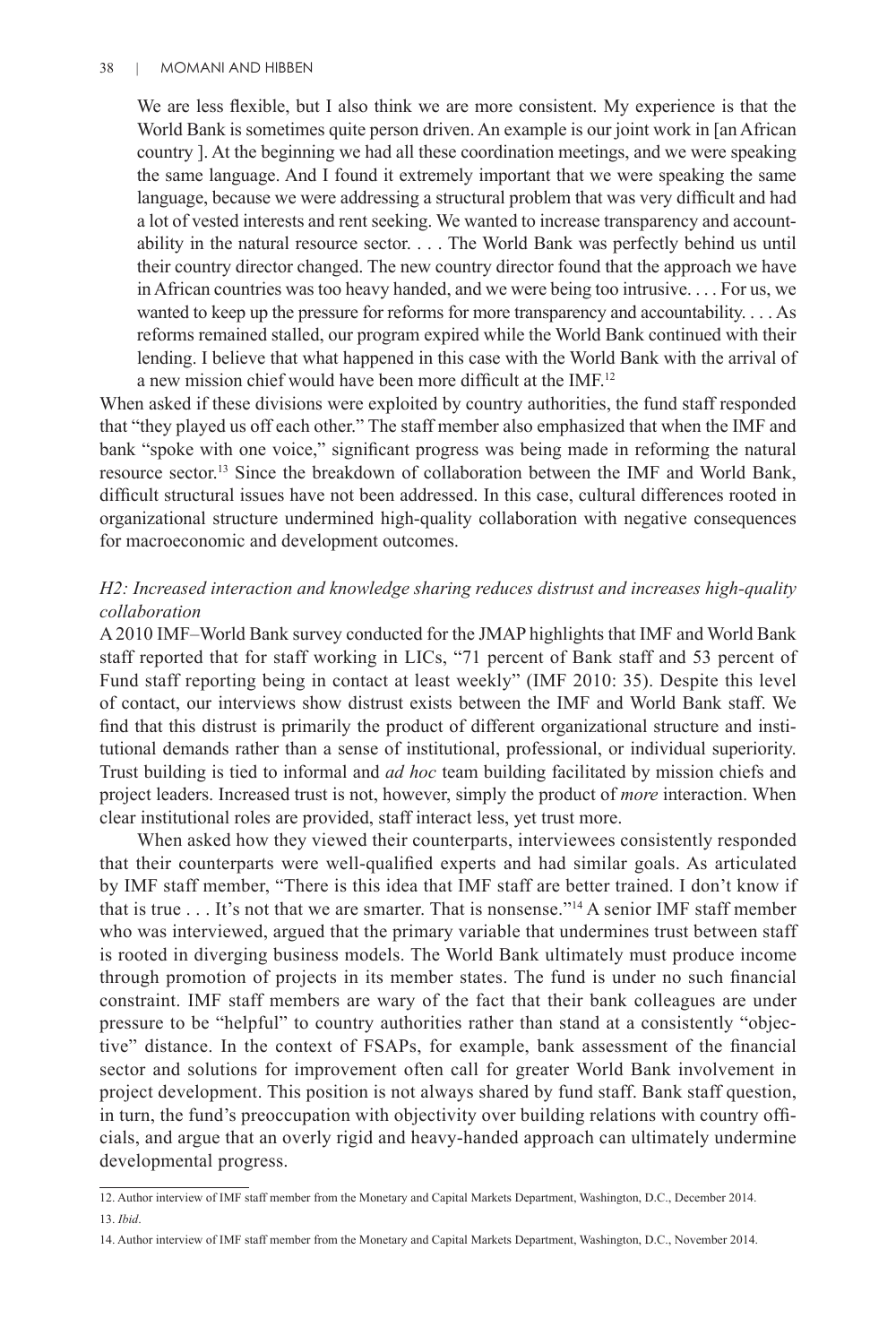Trust building is also hampered during collaborative projects such as FSAPs due to, in part, differences in how each institution makes up their teams. Specific to FSAPs, teams are in country for a two week period. While all the IMF staff remain in country during this period, individuals on the World Banks side come and go. This sense of discontinuity is reinforced by the fact that IMF and World Bank staff rarely work together as the same team more than once. As articulated by a fund staff member, this undermines trust:

Trust has to be built through personal interactions. I think if maybe the same people were going on different missions, if they work together well, you can build more trust. If you are constantly getting different people, do you trust that the institution is giving you the best partner?<sup>15</sup>

Given these dynamics, staff who were interviewed highlighted the importance of mission chief interaction and communication prior to and during field work: "The good coordination comes at technical level and the mission chief level where you sit together and you try to coordinate your mission. That is where the coordination really takes place." This also helps facilitate an environment where teams "pull on the same string" and focus in on their areas of expertise.16 Communication and interaction among mission chiefs and team leaders also can stimulate creative problem solving:

When I was in [an African country], the World Bank had two full time staff who did outreach. They had a little library and they were organizing once per month a huge conference for all of the NGOs. But because it is in the mutual interest that the NGOs understand what the World Bank is doing and what the IMF does, they invited me to all of these conferences. And they said, "You take ten minutes and explain the IMF angle." And in the library, they gave me one shelf where I could put IMF publications and report. I found that to be great. It was super low cost and high impact.<sup>17</sup>

While individual cases of effective communication and interaction exist between IMF and World Bank staff, the evidence suggests that this occurs with little formal support. Interviewees highlighted the *ad hoc* nature of collaborative team building. The 2007 JMAP also notes "coordination between the Bank and the Fund is largely left to individual country teams" (IMF–World Bank 2007:36).

One exception to this informal approach is the Financial Sector Liaison Committee (FSLC) that proactively works on collaboration. A 2014 review of the FSAP highlighted the role of FSLC as follows:

Frictions sometimes arise in connection with differences in Bank and Fund institutional priorities . . . FSLC will continue to be the place where these issues will be managed at the staff level as they emerge (IMF 2014:22).

Both bank and IMF staff who were interviewed highlighted the uniqueness of FSLC in the context of proactively improving collaborative work. Some also suggested that the FSLC model could be proved useful in other joint programs including the Poverty Reduction Strategies initiative where no such coordinating body currently exists.

When organizations share competence based trust, we should expect a high amount of knowledge sharing. As noted above, complaints around the timeliness of information sharing is a common theme among staff. However, staff who were interviewed didn't see this as the result of a lack of trust in the competency of their colleagues: "There is never this discussion of 'let's not talk to them because we are better,' 'let's not give them documents.'" The 2007 IMF–World Bank survey reiterated similar themes. While staff in both institutions "most often identified information sharing as the area in greatest need of improvement. . . . There is also some evidence that insufficient sharing may be due partly to a lack of clarity on what documents can be shared" (IMF–World Bank 2007a:41).

<sup>15.</sup> Author interview of IMF staff member from the Monetary and Capital Markets Department, Washington, D.C., December 2014.

<sup>16.</sup> Author interview of IMF staff member from the Monetary and Capital Markets Department, Washington, D.C., December 2014.

<sup>17.</sup> Author interview of IMF staff member from the Monetary and Capital Markets Department, Washington, D.C., December 2014.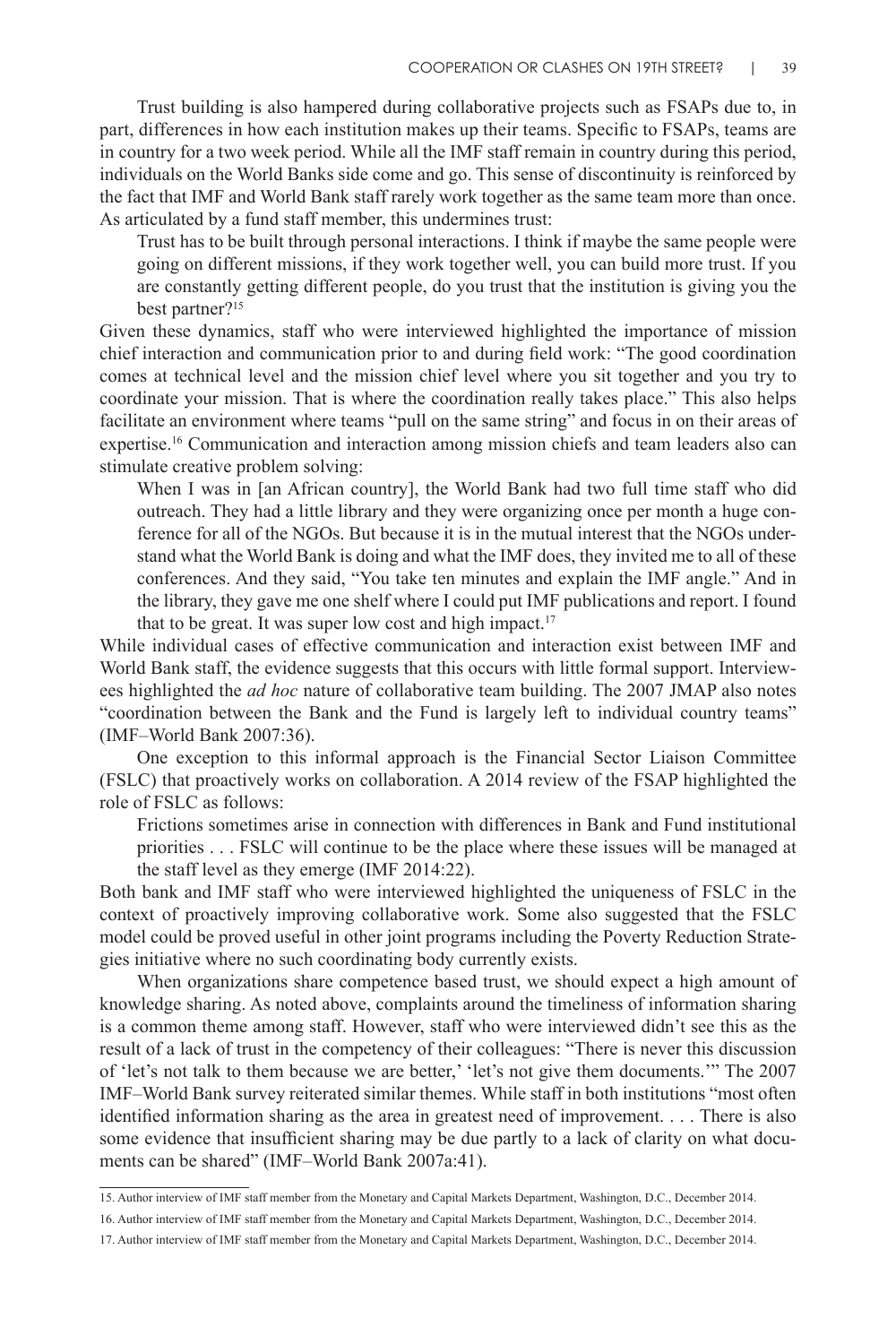Several interviewees also said that due to time constraints and the work load, too much information and time spent on unproductive collaborative work undermines the quality of joint projects. Senior staff members at the World Bank and the IMF involved with the FSAP emphasized how a 2009 reform that clearly separated institutional roles both reduced inter-institutional face time, but improved the quality of joint product.<sup>18</sup> This suggests that simply more interaction and information sharing does not necessarily enhance trust and quality of collaboration.

# **Conclusion**

A historical overview of IMF–World Bank relations highlights trends of mutual mistrust and periodic turf war flare-ups between the Bretton Woods twins. While inter-institutional joint projects have increased since the late 1990s, the quality of collaboration remains inconsistent. Drawing from constructivism and the organizational management literature, we theorized and tested why high-quality collaboration remains elusive. Evidence derived from staff interviews, policy documents, and surveys suggests that cultural dissimilarity undermines the quality of collaborative work in several critical areas. These include efficiency in decision making, timeliness of reports, and shifts in policy positions during collaborative processes.

A methodological focus on micro-processes of IMF–World Bank staff interaction reveals that inter-institutional distrust is not tied to personal or professional feelings of superiority. Rather, mutual distrust stems primarily from different institutional mandates and business models. We also found evidence that trust building between IMF and World Bank staff is primarily done on an *ad hoc*, informal basis. Evidence from interviewees also shows the importance of mission chief and team leadership in trust building. When mission chiefs and staff meet *prior* to negotiations with country officials, trust and confidence is enhanced. Informal contact and social time with colleagues also reinforces trust and the quality of collaboration.

This article also advances the literature empirically through documentation of staff "buy in" into collaboration. Interviewees didn't see efforts by management to improve collaboration as a waste of time. Rather, they expressed that low-quality collaboration produces "real" detrimental effects on outcomes in member states. Staff, however, are wary of efforts that produce *more but not necessarily better* collaboration. They highlight the 2009 FSAP reform, which clearly delineated IMF and World Bank responsibilities, as a practical and positive measure to maximize institutional comparative advantage.

Future studies should develop and test more fully several theoretical concepts advanced in this article. We introduced and operationalized the concept of high-quality collaboration and provided evidence from a small sample of cases that cultural dissimilarity and distrust undermines the effectiveness of joint IMF–World Bank work. Variables including cultural proximity and trust provide a foundation for analysis and prediction of the extensity and quality of collaboration between the two institutions. A large N study that quantifies and measures over a broader sample of countries the relationship between metrics of high-quality collaboration relative to cultural dissimilarity and trust would serve as the next logical step in our research agenda.

# **REFERENCES**

- Aulakh, P.S., M. Kotabe, and A. Sahay (1996): "Trust and Performance in Cross-Border Marketing Partnerships: A Behavioral Approach," *Journal of International Business Studies* 27(5): 1005–032.
- Barnett, M. and M. Finnemore (1999): "The Politics, Power, and Pathologies of International Organizations," *International Organization* 53(4): 699–732.
- Barnett, M. and M. Finnemore (2004) *Rules for the World: International Organizations in Global Politics.* Ithaca: Cornell University Press.

<sup>18.</sup> Author interview of World Bank staff member from the Financial Architecture and Banking Systems, Finance and Private Sector Development Department, Washington, D.C., December 2014.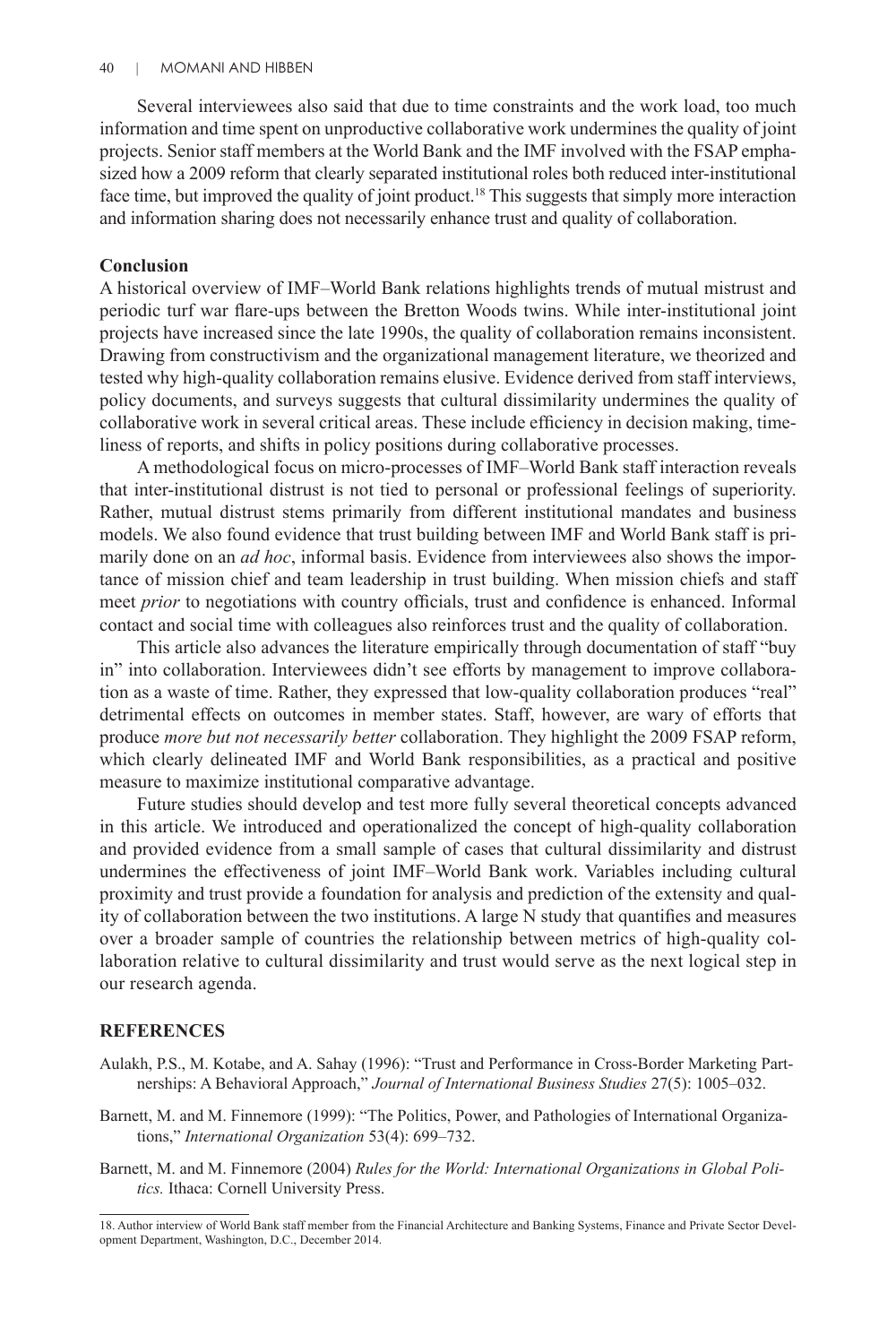- Boughton, J. (2001). *Silent Revolution: The International Monetary Fund 1979–89*. Washington: International Monetary Fund.
- Bradlow, D. and C. Grossman (1995). "Limited Mandates and Intertwined Problems: A New Challenge for the World Bank and the IMF," *Human Rights Quarterly* 17(3): 411–42.
- Chorev, N. and S. Babb (2009). "The Crisis of Neoliberalism and the Future of International Institutions: A Comparison of the IMF and the WTO," *Theory and Society 38*: 459–84.
- Chwieroth, J. (2008a). "Normative Change From Within: The International Monetary Fund's Approach to Capital Account Liberalization," *International Studies Quarterly* 52: 129–58.
- Chwieroth, J. (2008b). "Organizational change 'from within': Exploring the World Bank's Early lending practices," *Review of International Political Economy 15*(4): 481–505.
- Chwieroth, J. (2010). *Capital Ideas: The IMF and the Rise of Financial Liberalization*. Princeton: Princeton University Press.
- Chwieroth, J. (2014). "Controlling Capital. The International Monetary Fund and Transformative Incremental Change from Within International Organizations," *New Political Economy 19*(3): 445–69.
- Clegg, L. (2011). "Global Governance Behind Closed Doors: The IMF boardroom, the Enhanced Structural Adjustment Facility, and the Intersection of Material Power and Norm Stabilisation in Global Politics," *Review of International Organizations 7*(3): 285–308.
- Clegg, L. (2014). "Social Spending Targets in IMF Concessional Lending: US Domestic Policies and the Institutional Foundations of Rapid Operational Change," *Review of International Political Economy 21*(3): 735–63.
- Crooks, E. (2002). "The odd couple of Global Finance," Financial Times, London, UK 6 July, p. 11.
- Das, T.K. and B.S. Teng (1998). "Between Trust and Control: Developing Confidence in Partner Cooperation in Alliances," *The Academy of Management Review 23*(3): 491–512.
- Das, T.K. and B.S. Teng (1999). "Cognitive Biases and Strategic Decision Processes. An Integrative Perspective," *Journal of Management Studies 36*(6): 757–78.
- David, W. (1985). *The IMF Policy Paradigm: The Macroeconomics of Stabilization, Structural Adjustment, and Economic Development* (New York: Praegar Publishers, 1985).
- Dreher, A. (2009). "IMF Conditionality: Theory and Evidence," *Public Choice* 141: 233–67.
- Driscoll, D. (1994). "The IMF and the World Bank: How do they differ?" Washington: International Monetary Fund. Retrieved November 10, 2012 from http://www.imf.org/external/pubs/ft/exrp/differ/differ.htm.
- Easterly, W. (2002). "The Cartel of Good Intentions: The Problem of Bureaucracy in Foreign Aid," *Journal of Economic Policy Reform 5*(4): 223–50.
- Fabricius, M. (2007). "Merry Sisterhood or Guarded Watchfulness? Cooperation between the International Monetary Fund and the World Bank." WP 07-9 Peterson Institute for International Economics.
- Fischer, F. (2004). "Thinking the Unthinkable: Combining the IMF and World Bank," The International Economy Fall.
- Feinberg, R. (1988). "The changing relationship between the World Bank and the International Monetary Fund," *International Organization 42*(3): 545–60.
- Franke, U. and M. Koch (2013). "Inter-Organizational Relations as Structures of Corporate Practice." *Journal of International Organizations Studies*. 4.1.
- Goffee, R, and G. Jones (1996). "What Holds the Modern Company Together?" *Harvard Business Review* November–December: 133–46.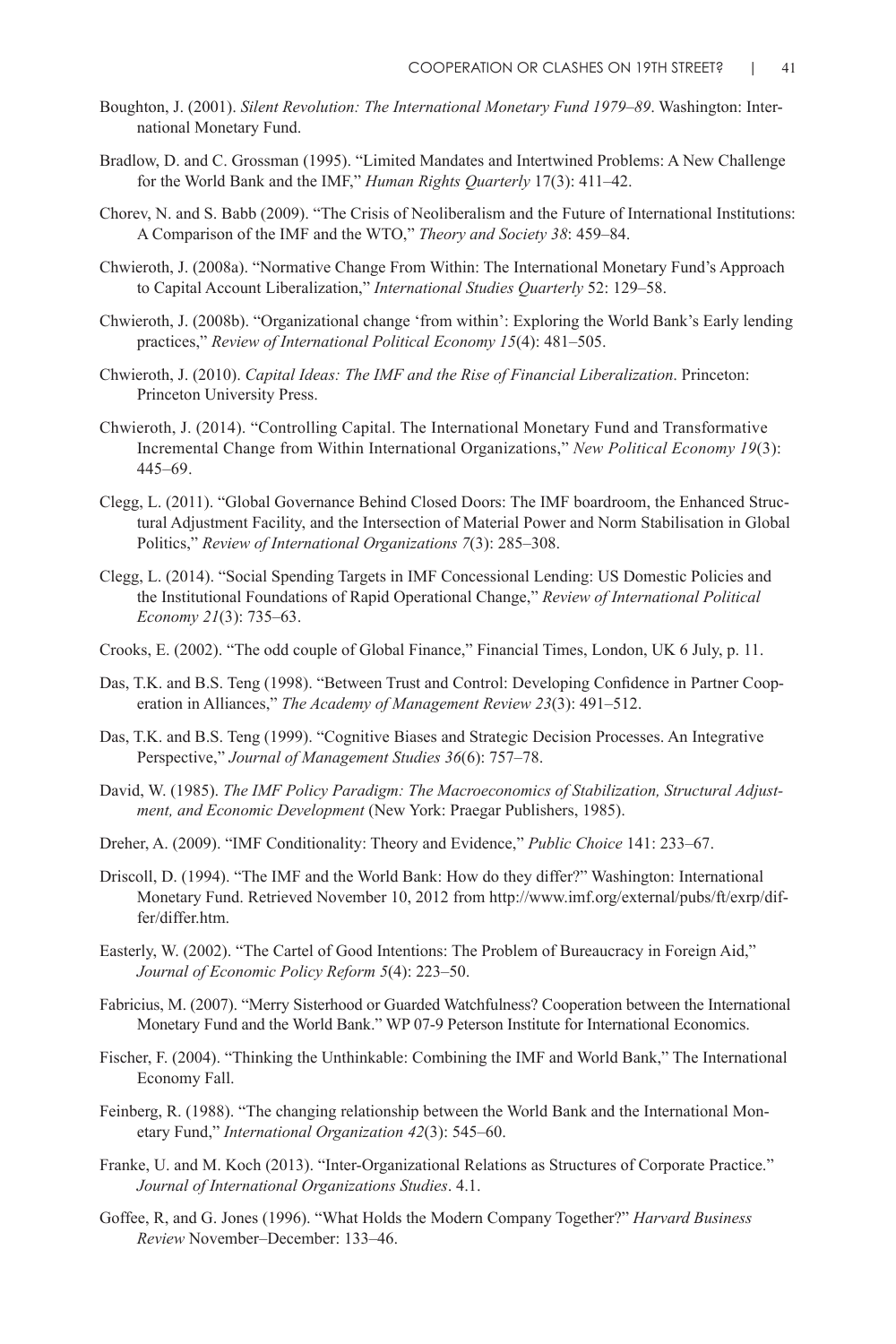- Gold, J. (1982). "The relationship between the International Monetary Fund and the World Bank." Creighton Law Review, 15: 499–521.
- Heide, J. and G. John (1992). "Do Norms Matter in Marketing Relationships?" *Journal of Marketing* 56: 32–44.
- Hibben, M. (2015). "Coalitions of Change: Explaining IMF Low Income Country Reform in the post-Washington Consensus," *Journal or International Relations and Development* 18: 202–26.
- Krueger, A. (1997). "Wither the World Bank and the IMF?" NBER Working Paper 6327.
- IMF (1986a). *Minutes of Executive Board Meeting*, EBM/86/56, March 26, 1986. Washington. IMF Archives.
- IMF (1986b). IMF, *Minutes of Executive Board Meeting*, EBM/86/24, February 2, 1986. Washington. IMF Archives.
- IMF (1989). Bank-Fund Collaboration in Assisting Member Countries.
- IMF (1998). *External Evaluation of the ESAF: Report by a Group of Independent Experts.* Washington, International Monetary Fund. Retrieved October 24, 2013, from https://www.imf.org/external/ pubs/ft/extev/index.HTM.
- IMF (2014). Review of the Financial Sector Assessment Program: Further Adaption to the Post Crisis era. Retrieved July 23, 2015 from http://www.imf.org/external/np/pp/eng/2014/081814.pdf.
- IMF-World Bank (1999). Poverty Reduction Strategy Papers—Operational Issues. Retrieved October 12, 2013, from http://www.imf.org/external/np/pdr/prsp/poverty1.htm.
- IMF-World Bank (2001). Strengthening IMF World Bank Collaboration on Country Programs and Conditionality. Retrieved December 2, 2013, from http://www.imf.org/external/np/pdr/cond/2001/ eng/collab/coll.htm.
- IMF-World Bank (2007a). Report of the External Review Committee on Bank-Fund Collaboration. Retrieved December 12, 2013, from https://www.imf.org/external/np/pp/eng/2007/022307.pdf.
- IMF-World Bank (2007b). Enhancing Collaboration: Joint Action Management Action Plan: Follow Up to the Report of the External Review Committee on Bank-Fund Collaboration. Retrieved January 3, 2014 from http://www.imf.org/external/np/pp/2007/eng/092007.pdf.
- IMF-World Bank (2010). Implementation of the Joint Management Action Plan on Bank-Fund Collaboration. Retrieved January 3, 2014 from http://www.imf.org/external/np/pp/ eng/2010/030310.pdf.
- Kapur, D., J. Lewis, and R. Webb (1997). *The World Bank: Its First Half Century*. Washington: Brookings Institute.
- Levin, D., L.Cross, and E. Abrams (2004). "Lesser, Trust and Knowledge Sharing: a Critical Combination." In E. Lesser and L. Prusak, *Creating Value with Knowledge* (pp. 36–41), Oxford University Press, Oxford.
- Marchesi S, and E. Sirtori (2011). "Is two better than one? Effects on growth of Bank-Fund interaction." Review of International Organization, 2011, 6, pp. 287–306.
- Marchesi S, and E. Sirtori (2014). "Does it take two to tango? Improving cooperation between the IMF and the World Bank: theory and empirical evidence," Università Milano Bicocca No. 380.
- Mayer, R., J. Davis, and F. Shoorman (1995). "An Integrative Model of Organizational Trust," *The Academy of Management Review, 20*(3): 709–34.
- Momani, B. (2005). "Recruiting and Diversifying IMF Technocrats," *Global Society 19*(2): 167–87.
- Momani, B. (2007a). "Limits on Streamlining Fund Conditionality: The International Monetary Fund's Organizational Culture," *Journal of International Relations and Development 8*(2): 142–63.